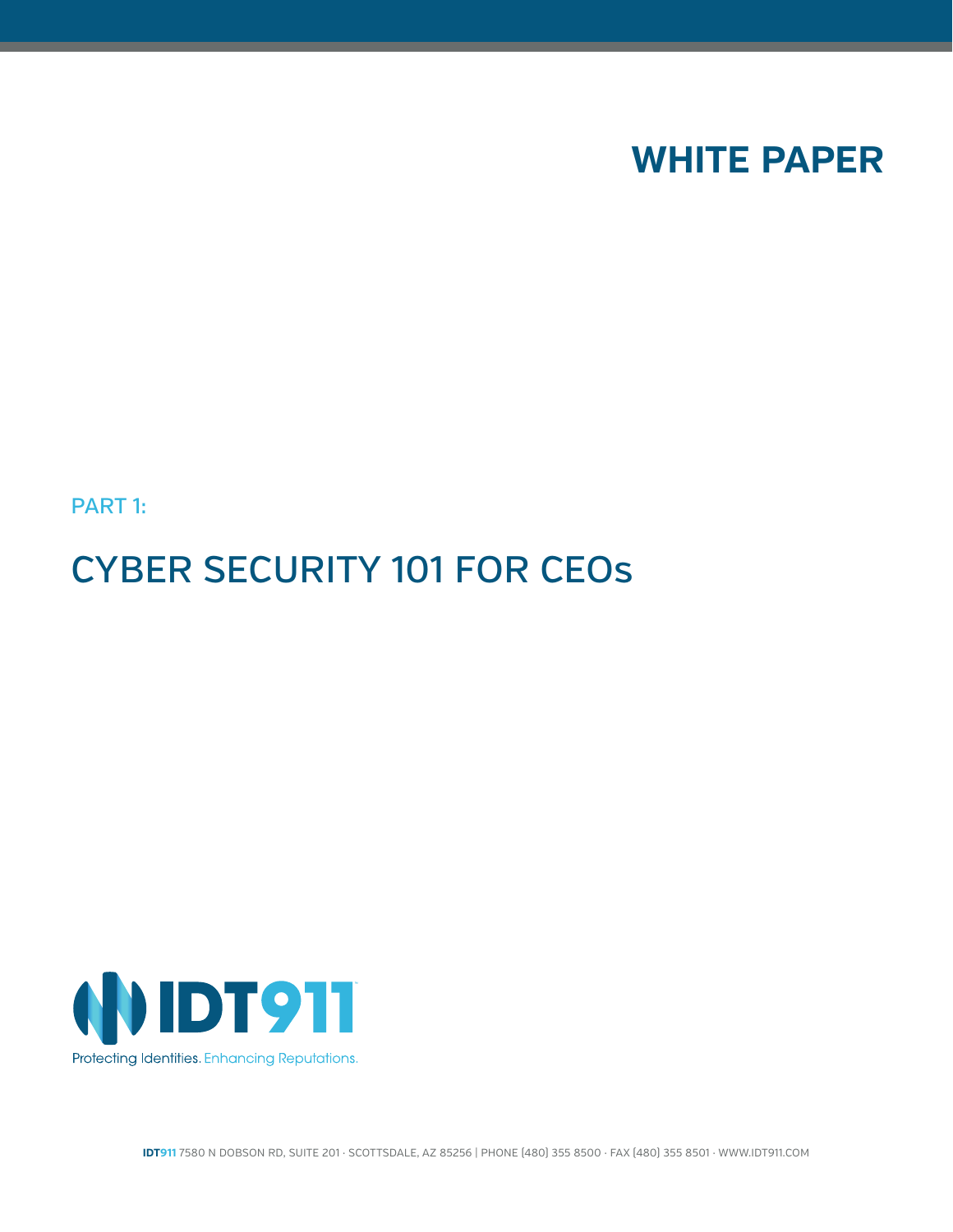# 1|

**DATA BREACH RISK CAN COME FROM SO MANY DIFFERENT DIRECTIONS, MOST OF WHICH ARE NOT THE IT DEPARTMENT.** 

### **LAYING THE FOUNDATION**

A thoughtfully developed, well-executed information security and privacy response program can provide protection for you and your company in the event of a breach. Being able to respond to your customers with a message that you had a plan, that your employees were trained, and that you were working to protect them puts you in a very different position than if a breach occurs and you have no documentation that you ever considered the risk or acted to prevent it. As a leader, you are the one who must set the tone for your company that information security and data privacy are vitally important and that you expect all departments to work together to identify risks and work to reduce them.

Just like you'd expect your doctor to first assess, then diagnose and then prescribe treatment, the approach to addressing the risk of data breach begins with assessment, then analysis (diagnosis), and finally planning and remediation (prescription.) You can get where you need to be by following a four-step plan to:

- 1. Assess
- 2. Analyze
- 3. Plan
- 4. Remediate.

## **ASSESS**

Data breach risk can come from so many different directions, most of which are not the IT department. HR departments have been favorite targets of attackers who exploit payroll systems and redirect paychecks just before a payroll runs. Successful social engineering attacks on accounting personnel trick them into wiring a large payment to crooks—and frequently make the news. Marketing departments hosting websites that gather rich client data are also frequent data breach headliners. An assessment needs to consider the entire organization, not just IT. And when doing your risk assessment, please don't forget third-party suppliers, many of whom come to your organization through HR, marketing, or employees in other departments again, outside of IT's control. Many of the recent and large high-profile attacks (Target, AT&T, and Home Depot) have been traced to a vendor. In assessing outside vendors or suppliers, consider law, accounting and other professional services firms. They are all particularly vulnerable to hackers because they are a point of aggregation for sensitive client data, and they are seen as not particularly attuned to information security risk management.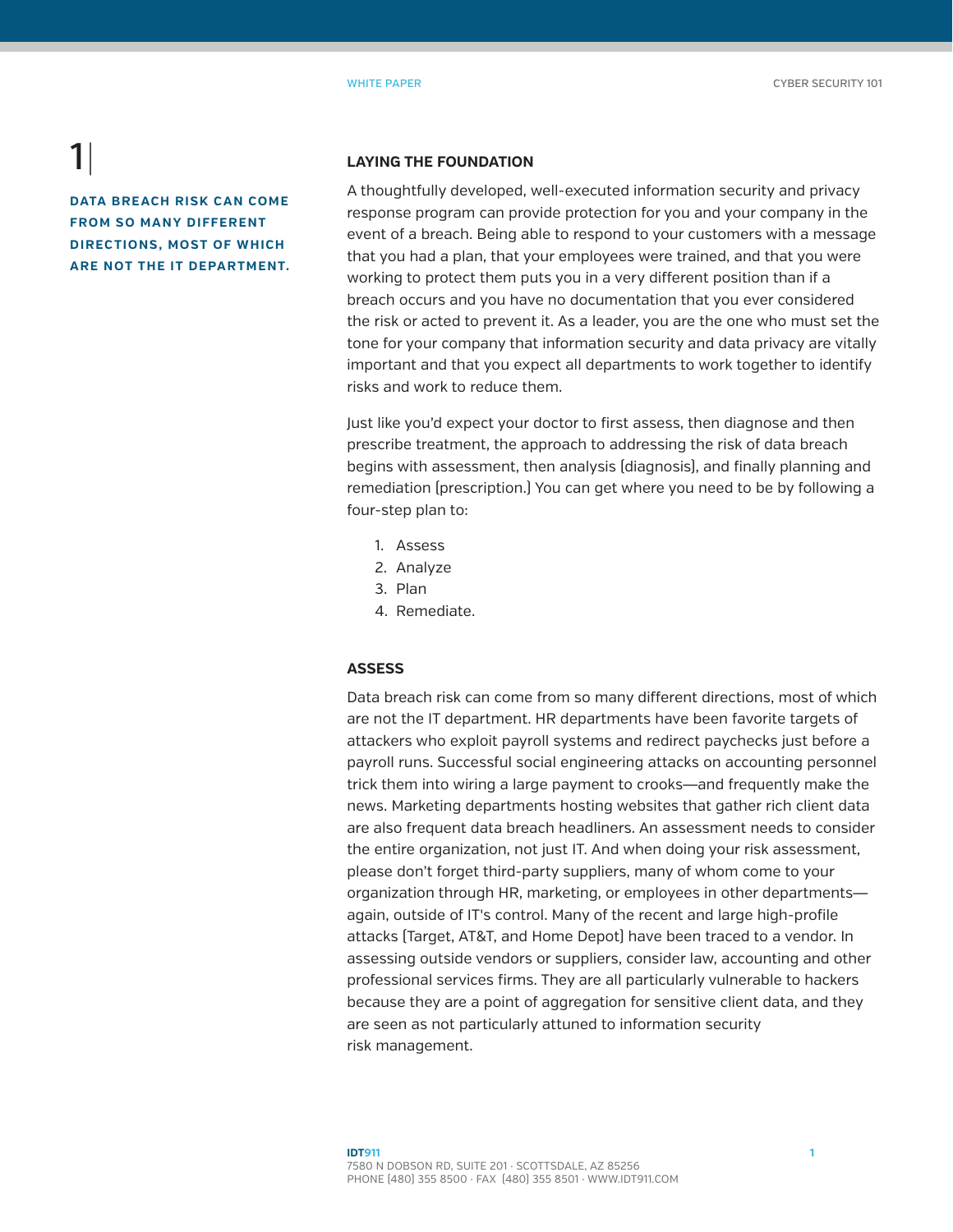To assess risk, you first need to know what information assets you have that may be at risk. If you don't know what you have and where it is located, you can't very well protect it. Think about it: If a bank has no idea how much money it has or where it is kept, it can't possibly know the exposure it holds or how to remedy it. Prepare a data flow diagram and information asset inventory. Understand where your information assets are, who has access, and what protective measures are or are not in place. Every good "Missions Impossible" movie begins with a scene about a map locating all assets.

Learn a lesson that even Hollywood knows to be fundamental: Map your assets and understand what is or is not in place to protect those assets.

People ask whether the assessment should be done by internal or external personnel. It depends on whether you have an internal team with the experience and availability to do the work. Even then, be aware that asking an internal team to assess its own work is a bit like asking a student to grade his or her homework. You would be asking them to know what they don't know. External security professionals may benefit your business by bringing experience from working across multiple environments. They may have seen exposures you haven't even thought of yet. They can lend credibility to your efforts through their objectivity. And they can make your internal team feel supported. When internal teams do the foundational work, at the very least you should engage an objective third party to conduct the final assessment, just as you would for your annual accounting audit, and provide the findings and recommendations to you.

#### **DEVELOPING YOUR SECURITY PLAN**

While an assessment is the foundational step in addressing the risk of data breach, the results must then be analyzed to form the basis for a strategic plan. This approach yields a program that fits your business and avoids the waste typically seen by ad hoc purchase of security tools.

#### **ANALYZE**

The results of the assessment should be analyzed by someone familiar with current threats, defensive technologies used by organizations of a similar size, procedures and accepted standards. Some of the findings will show easy, low or no-cost measures that can be adopted immediately. The more complicated exposures can be prioritized and then translated into near and long-term plans. This is not a plan that "boils the ocean" or one that follows a one-size-fits-all checklist that is likely to contain

2|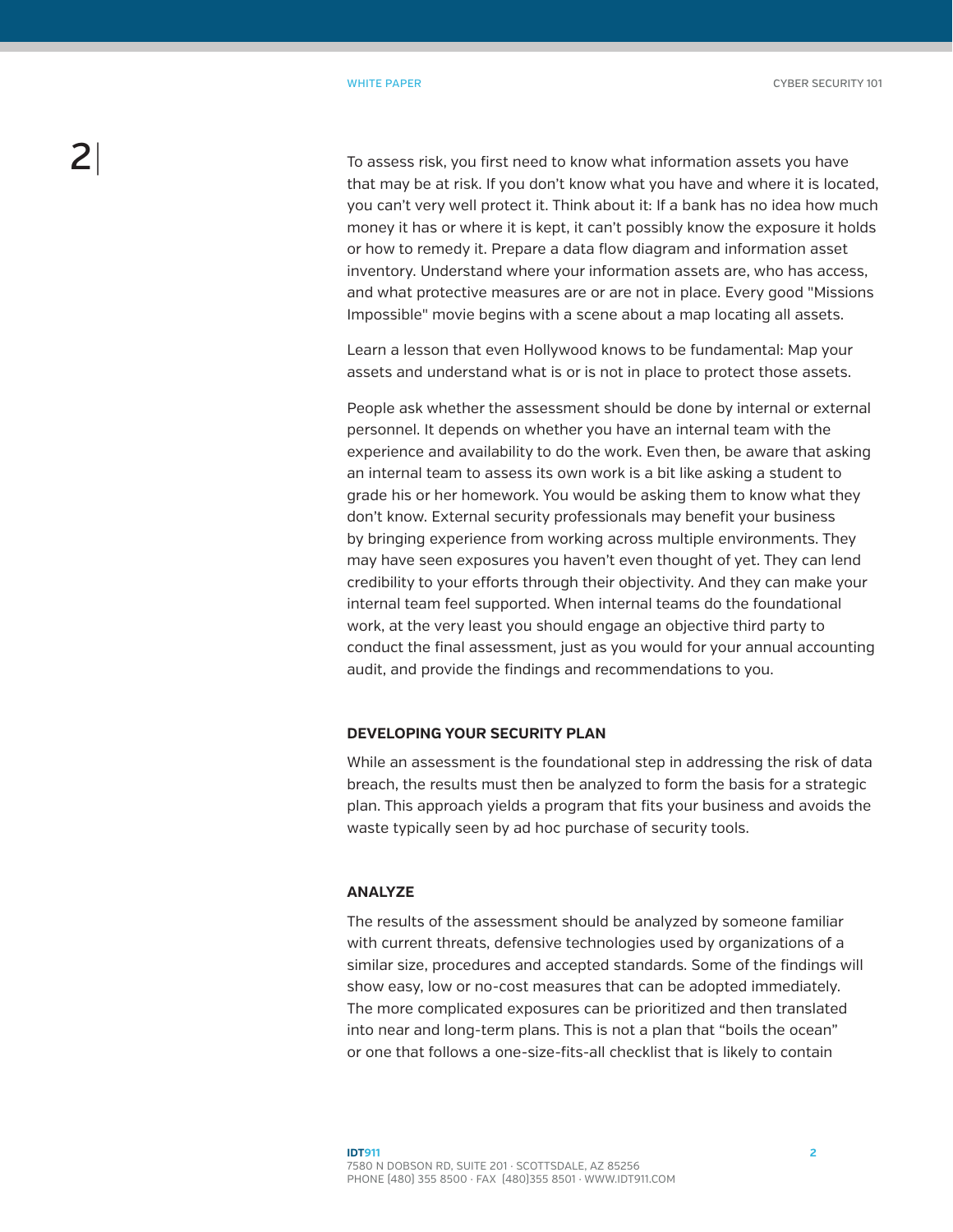3|

recommendations that are ill-fitting for your business and is, therefore, wasteful and frustrating. This is a plan that starts with your exposures and selects security investments to address those specific items using a degree of reasonableness and knowledge of what other institutions of the same size are doing. Recommendations should be correlated with the objective findings from the risk assessment and should be accompanied by general guidance on the level of investment (time, effort and budget) required for adoption.

# **PLAN**

To develop the plan, use the assessment results that prioritize your particular exposures, and plan your security program around addressing your most important risks. This is much smarter than trying to protect everything everywhere. Your employees' Social Security numbers shouldn't have the same level of protection that you give to general email "chit-chat." Some fundamental components of a security plan that every business should have include the following:

- One person needs to hold responsibility for the security program, and that person should be more than a junior analyst. If you can only afford a junior analyst, contract with an experienced outside resource to provide the security analyst with the expertise and support needed to address the complex and dynamic area of risk you have assigned to him or her. Your designated security professional should be experienced, empowered, accountable and supported. This is a challenging, difficult, complex, technical and dynamic area. Criticism and scarcity of resources will only increase risk and turnover.
- The plan should be written. The physical document is less important than the process of developing the plan, but it is an important artifact that demonstrates your diligence. If you don't have a written information security plan, you run the risk of being viewed postbreach as not having put the requisite effort into protecting sensitive information.
- Encryption is widely seen as a basic requirement, yet it is lacking in so many environments. If you don't have this free, easy protection in place, be prepared for scrutiny if you have a breach. To be sure, not all forms of encryption are easy and free, but many are. So, be certain you have in place what is appropriate for your environment and that you aren't neglecting current standards simply because you are not informed or haven't assigned someone to keep you current.